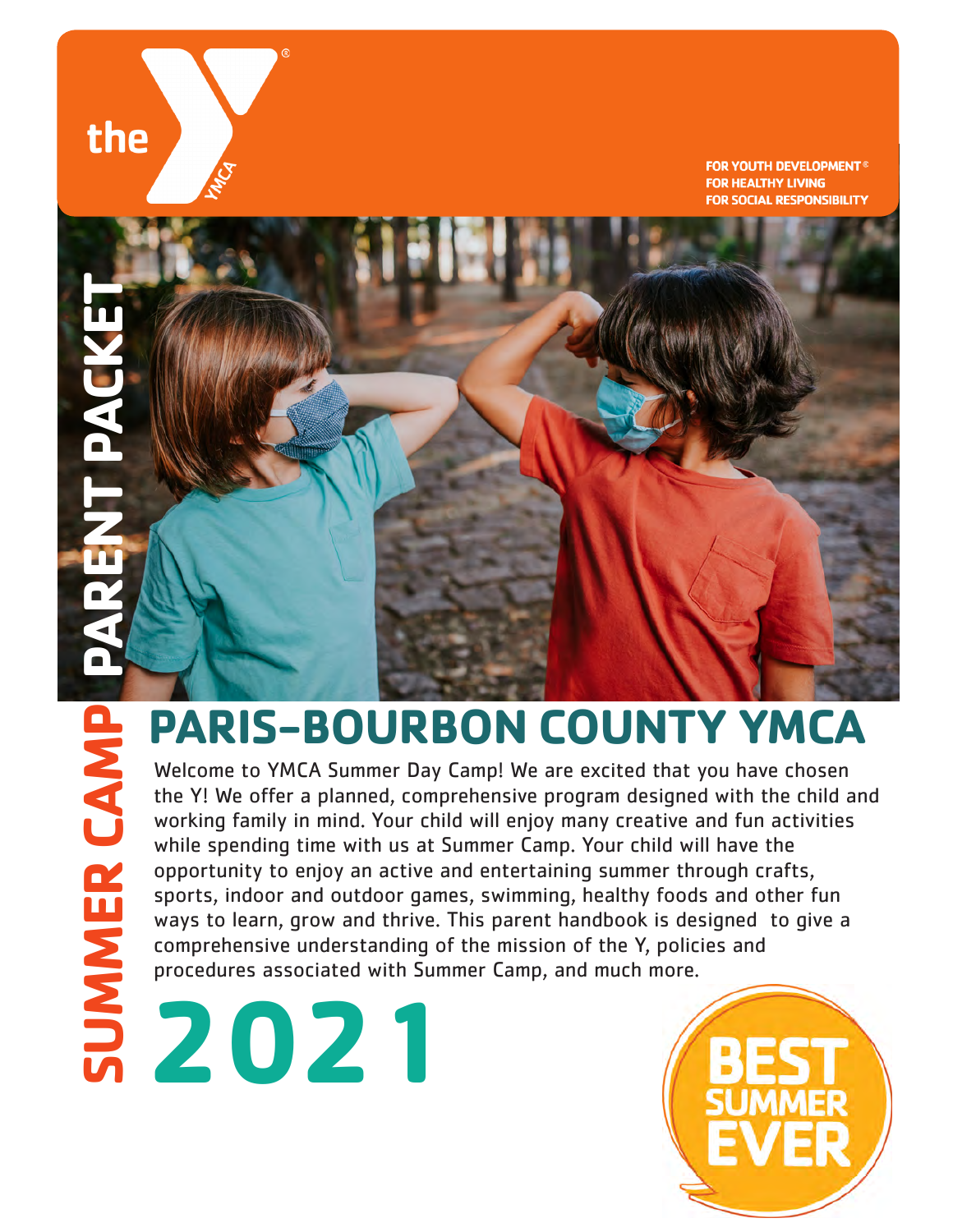## **YMCA MISSION**

To put Christian principles into practice through programs that build healthy spirit, mind and body for all.

## **THE YMCA'S AREAS OF FOCUS:**

- **FOR YOUTH DEVELOPMENT:** Nurturing the potential of every child and teen.
- **FOR HEALTHY LIVING:** Improving the nation's health and well-being.
- **FOR SOCIAL RESPONSIBILITY:** Giving back and providing support to our neighbors.

### **PHILOSOPHY**

The YMCA is designed to help children develop physically, emotionally, socially and intellectually through active participation in a variety of educational experiences. We believe that children learn through play and benefit from a structured environment.

## **OPEN TO ALL**

The YMCA is committed to providing high-quality programs that are affordable to everyone. No family is turned away for an inability to pay. Contributions to the Annual Giving Campaign keep the Y available for kids and families who need us most. We count on the generosity of our members and community to help people of all ages and from all walks of life be more healthy, confident, connected and secure. If you would like to make a gift to help a child attend camp, contact Sabrina Gordon, Assistant Executive Director at 859.987.1395.

### **OBJECTIVES**

**MEMORIES:** Ten years from now, it is our hope that your child will remember a special day or field trip from our YMCA camp. Even more important, we hope your son or daughter will remember a caring camp leader who took the time to make your child feel special.

■ FUN: The YMCA is a strong believer in the value of fun and offers a variety of opportunities for kids to be kids.

**GROWTH:** As each day passes, we will help children grow to their fullest potential. Through specific skill development, teamwork and sportsmanship, we support the growth of healthy children in spirit, mind and body. We will support their physical growth by teaching and reinforcing good nutrition and healthy living.

**N VALUES:** The YMCA is a values-driven organization. Our core values are CARING, HONESTY, RESPECT and RESPONSIBILITY. All activities, programs and staff reflect these values.

**SAFETY:** We put safety as our top priority at the YMCA. Safety includes not only physical safety, but also the security in knowing every child is welcomed, nurtured and valued. Policies, procedures and trainings are all established to keep each child safe while in our program.

The YMCA Child Development Center participates in the STARS for KIDS NOW quality rating program. This voluntary program indicates that we follow "best practices" and meet or exceed Licensing & Regulation Standards.

## **CAMP ENROLLMENT REQUIREMENTS**

- $\blacksquare$  Complete registration packet
- \$30 registration fee
- $\blacksquare$  Signed behavior policy
- $\blacksquare$  Payment authorization agreement or CCAP certificate
- $\blacksquare$  Permission forms for field trips and sunscreen
- **n** Current Kentucky immunization certificate (within 7 days of enrollment)

### **HOURS OF OPERATION**

The Paris-Bourbon County YMCA childcare program is open from 7:15 a.m.-5 p.m. Monday-Friday. Children must be signed in by 9:30 a.m. or they may not attend. We reserve the right to alter our hours in the event of inclement weather.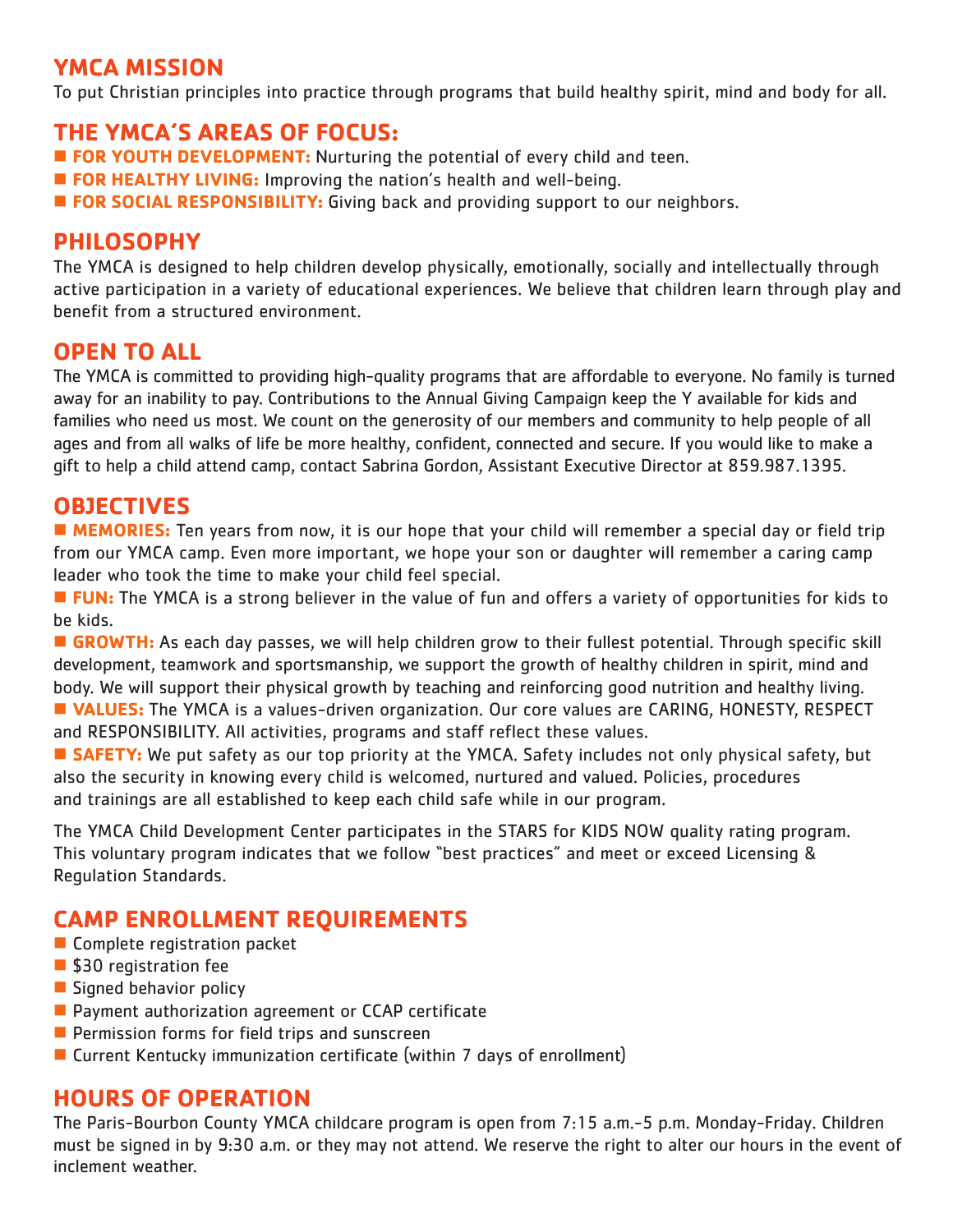

### **PAYMENT POLICY**

Payments are due and drafted the Friday before the week of service. Payments can be made by credit card, MasterCard or Visa or electronic funds transfer using a checking/savings account. In the event of a returned draft, you must pay the amount of the check plus a \$25 fee in the form of cash or money order. If camp fees have not been paid by Monday, you will be charged a \$5 per week late fee. If you become two weeks behind in your payments, you will lose your CCA or financial scholarship, and your child may not return to our program until payment is received. *You must give two weeks written notice to the Camp Director prior to withdrawing your child from our program.* No exceptions! Please note: It is your responsibility to inform the Camp Director of any changes in your child's information; not the camp staff. In addition, no credit or refund is given for days not utilized.

## **ENROLLMENT AND CUSTODY**

At the time of enrollment, parents are to provide all court-ordered paperwork if any parties are not to have contact with a child enrolled in the YMCA Summer Camp Program. Paperwork must be court ordered and indicate who is the primary residential parent or if both parents have shared parental custody. Please notify the Camp Director of any unusual circumstances. To provide the safest care for your child, the above must be followed. Thank you in advance for your cooperation.

### **SIGN IN & SIGN OUT**

YMCA policy dictates that all children must be signed in and out by an appropriate parent or guardian. This person must be at least 18 years of age. When signing in/out, include your initials. Please make sure that all required information is clear and legible. Anyone picking up a child may be asked to show proof of identification at any time. Please be prepared to do so. Any changes to the pick-up list must be in writing. Please remember that phone calls are not accepted. For your protection, children will not be released to any person other than the parent or other persons authorized to pick up the child on the enrollment form. We want to ensure that every precaution is taken when releasing your child to an adult. For your child's safety, should any person who appears to be under the influence of drugs or alcohol arrive to pick up your child, our staff will be required to contact another person on your child's registration form. If no one is available, we are required to call law enforcement. This policy is in place for the safety of your child; the YMCA will not make exceptions. *You will be called if your child does not have an appropriate adult sign them into camp.* We thank you in advance for your cooperation.

## **LATE PICK UP**

To avoid having to pay a late charge, we strongly urge you to have additional emergency numbers and people available to pick up your child. These people and their numbers must be written on our list of who can pick up your child. Late charges are \$1 per child per minute late. The YMCA Camp programs close at 5 p.m. These fees are due at the time of pick-up. Every attempt will be made to call the parent(s) and all emergency numbers listed on the child's registration form.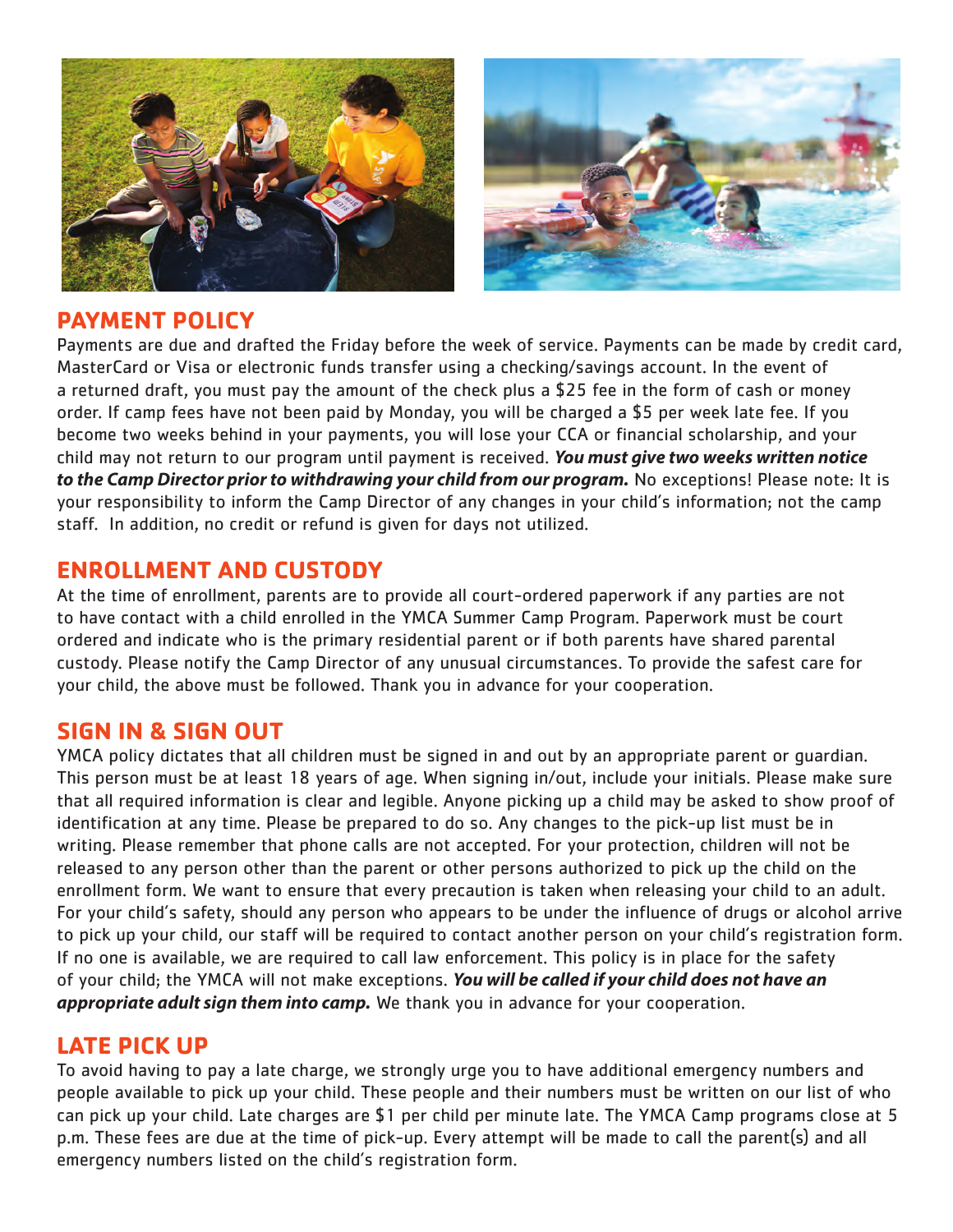## **ILLNESS**

To ensure the health and well-being of all children in our program, if a child has a contagious illness, infection or fever of 100 degrees, parents must make arrangements for their child to be picked up from the program immediately. This includes head lice. If your child has a confirmed case of lice, we will require a doctor's statement that your child is nit-free before he or she can return.

## **WHAT HAPPENS IF MY CHILD IS INJURED?**

If your child is injured, the Camp Director or acting Camp Director will take whatever steps necessary to obtain emergency medical care. These steps may include, but are not limited to, the following: 15 mjarea, the camp mettor or atting camp birector will take whatever steps nec

- $\blacksquare$  Attempts to contact a parent or guardian.
- Attempts to contact individuals listed in the emergency information if parent or guardian cannot be reached. If we cannot contact you, we will do any or all of the following:
- $\blacksquare$  Call an ambulance or paramedic.
- **n** Have the child taken to an emergency hospital in the company of a staff member.

Sickness and accident insurance is the responsibility of the parent or guardian. a accident modiatice is the responsionity or the parent or gadraidil.

### **SUPERVISION OF CAMPERS that is nit-free before a Doctor child has a confirmed case of lice will require a Doctors statement that your child is no set of lice will require a Doctors statement that you child is no set of** can return.

### **Who is working with my child?**

An integral component of the YMCA's quality camp program is staffing. Our staff consists of mature and enthusiastic individuals who help us provide a quality, safe, and FUN program. We feel confident that we have the best staff around! They are carefully selected and well-trained young men and women. Reference checks are conducted, documented and filed on all employees working with children. A criminal history background check and a mandatory drug test are also required. Professional Y Camp Directors and Y Program Directors provide the primary leadership for our camps. They are available to answer parent questions and to assist with any ens primary readersing for our camper rincy are aromasic to ansiet, parent questions and to assist marrier per<br>2) Have the child may have. Most important, our staff members are people who love children. mulviduals who help us provide a quality, safe, and folly program Sickness and the responsibility is the responsibility of the responsibility of the parameters of the parameter

### **What training does the camp staff receive?**

All staff members receive more than 40 hours of intense YMCA in-house training. The staff members learn about camp policies and procedures. Their training hours are spent on CPR, first aid, program planning, bully prevention, child abuse awareness, water safety, risk management and a variety of other topics to ensure your children have a safe and fun experience at camp. Camp counselors learn about sun-screen application, check-in and check-out procedures and techniques for interacting with children, as well as application, check-in and check-out procedures and techniques for interacting with children, as well as songs, games, and arts and crafts projects to make the summer memorable for your child. **Where** we check the child of the child

individuals who help us provide a quality, safe, and FUN program. We feel confident that we have the best staff around! They

### **CHILD SAFETY IS IMPORTANT TO US!** filed on all employees working with children. A criminal history background check and a mandatory drug test are also

Children today are faced with situations that may affect their **program Directors and Y** development and safety. It is one of the Y's missions to keep every child in our care safe, and it is our job to educate our children and ourselves  $\,$ about the potential dangers in our society and to protect them from physical and sexual abuse. All of our staff are trained in the warning signs of abuse. We make every effort to prevent child abuse by rigorous signs or abuse, we make every errort to prevent thild abuse by rigort<br>hiring practices that include reference checks of past employers, organizations, etc., drug testing, background and records checks, as well as extensive developmental training. We conduct periodic evaluations as extensive developmental training. We conduct periodic evaluation:<br>with children and parents about their daily experiences or encourage with children and parents about their daily experiences of encourage<br>reports of anything out of the ordinary. YMCA staff is required to report reports of any simily out of the ordinary. In the securities required to repe<br>any suspicions of child abuse/neglect to Social Services. This includes suspicious marks, injuries, or reports made by children. We promote safety of children through the practices of not leaving a staff member alone with children. Children are separated by age groups during activities such as restroom visits, field trips, etc. All YMCA staff follows a Code of Conduct policy for the protection of your children. If you need to report a case of child abuse/neglect, you may call **1-800-752-6200**. care safe and our job to educate our children and ourselves about the children and our children and ourselves a<br>Our children and our children and our children and ourselves about the children and our children and our child potential dangers in our society and to protect them from abuse.

policies and procedures of the YMCA Summer Day

### **Our staff members are trained to:**



All of our staff our trained in the warning signs of sexual abuse. They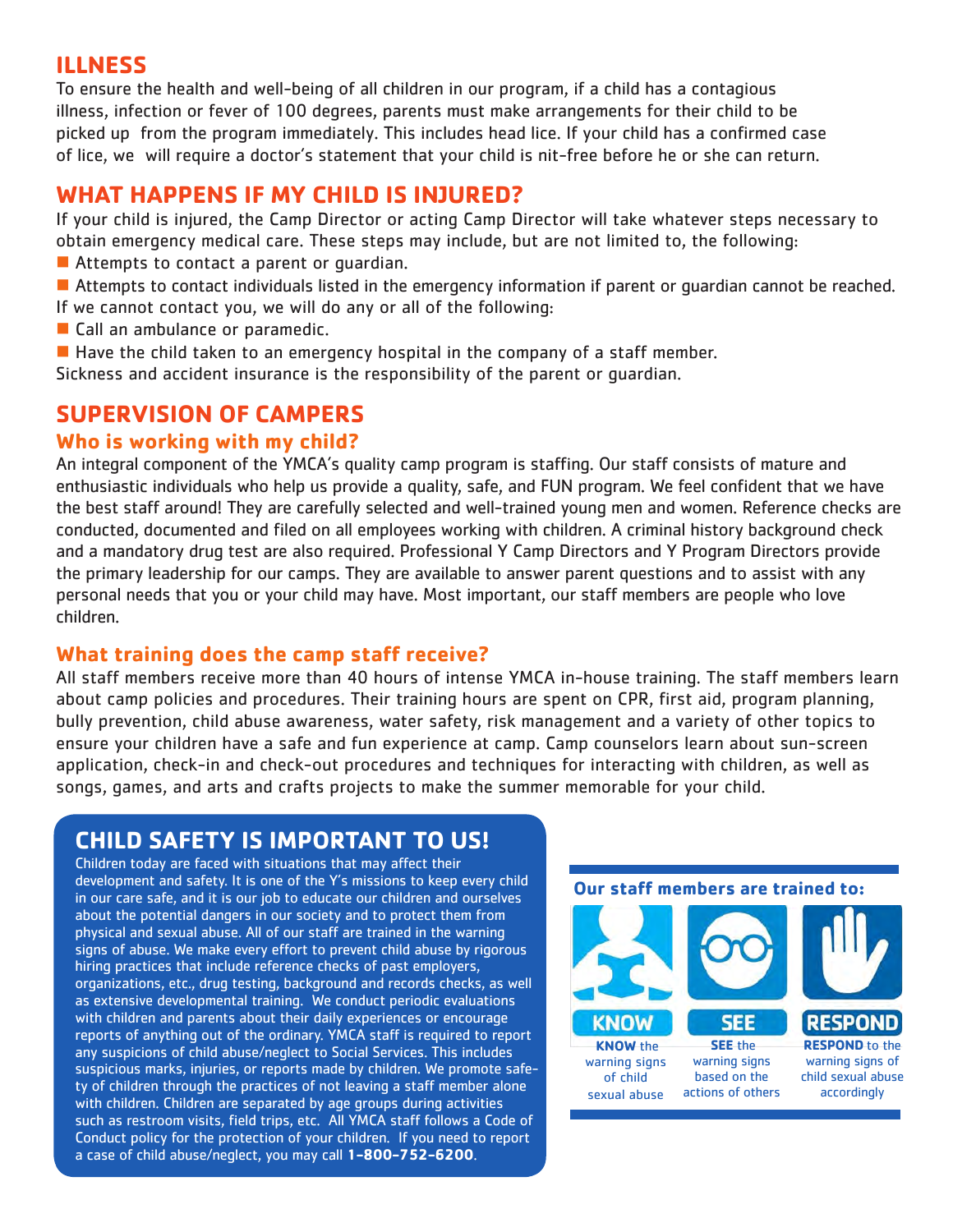

### **FIELD TRIPS/TRANSPORTATION-Due to COVID 19 we will not be traveling out of the county this Summer.**

The YMCA will provide transportation for all field trips. The cost for field trips is included in our weekly fee. Transportation to and from the Y is the responsibility of the parent or guardian. It is also your responsibility to arrive promptly on field trip days in order for trips to remain on schedule. Please note that for safety reasons, campers cannot be dropped off or picked up from field trip locations. If you are not able to drop your child off prior to the field trip departure, you will need to wait until we return to the Y. If you need to pick your child up early on a field trip day, you will need to pick your child up at the Y before we depart on the field trip or wait until the field trip returns.

### **SCREEN TIME**

We believe there are many other enriching camp activities other than watching a movie or playing a video game. We will only show a movie or offer video games if it enhances our weekly theme and allows our staff and children to interact and engage in a meaningful experience.

### **BEHAVIOR MANAGEMENT**

Our goal is to help children learn to live comfortably with themselves and others. In order to achieve this, each child is held accountable for his/her own actions. Discipline consists of positive guidance techniques and "time away" from others. We prohibit children from using profanity as well as committing any acts of violence (physical or verbal) or destruction of property while in our programs. All parents must sign the behavior policy agreement before their child can enter our programs. Should a child be deemed unsafe to himself or others, the parent/guardians will be asked to pick up the child immediately.

Occasionally, there will be behavior problems. In most instances, we will try to redirect behavior or remove the child from the conflict. In some cases, if the problem persists or is severe, our staff will speak with you, explaining the incident. If the problem has not been resolved, you will be asked to meet with the Camp Director, staff and your child to come up with a way to resolve the conflict.

In extreme cases, your child may be suspended or dismissed from the program (i.e. repeated bullying, physical threatening, a violent act against another child or staff member.) These two alternatives are a last resort. Please help us to resolve any behavior problems so that we may offer a safe and happy environment for all children. Thank you for the choosing the Y!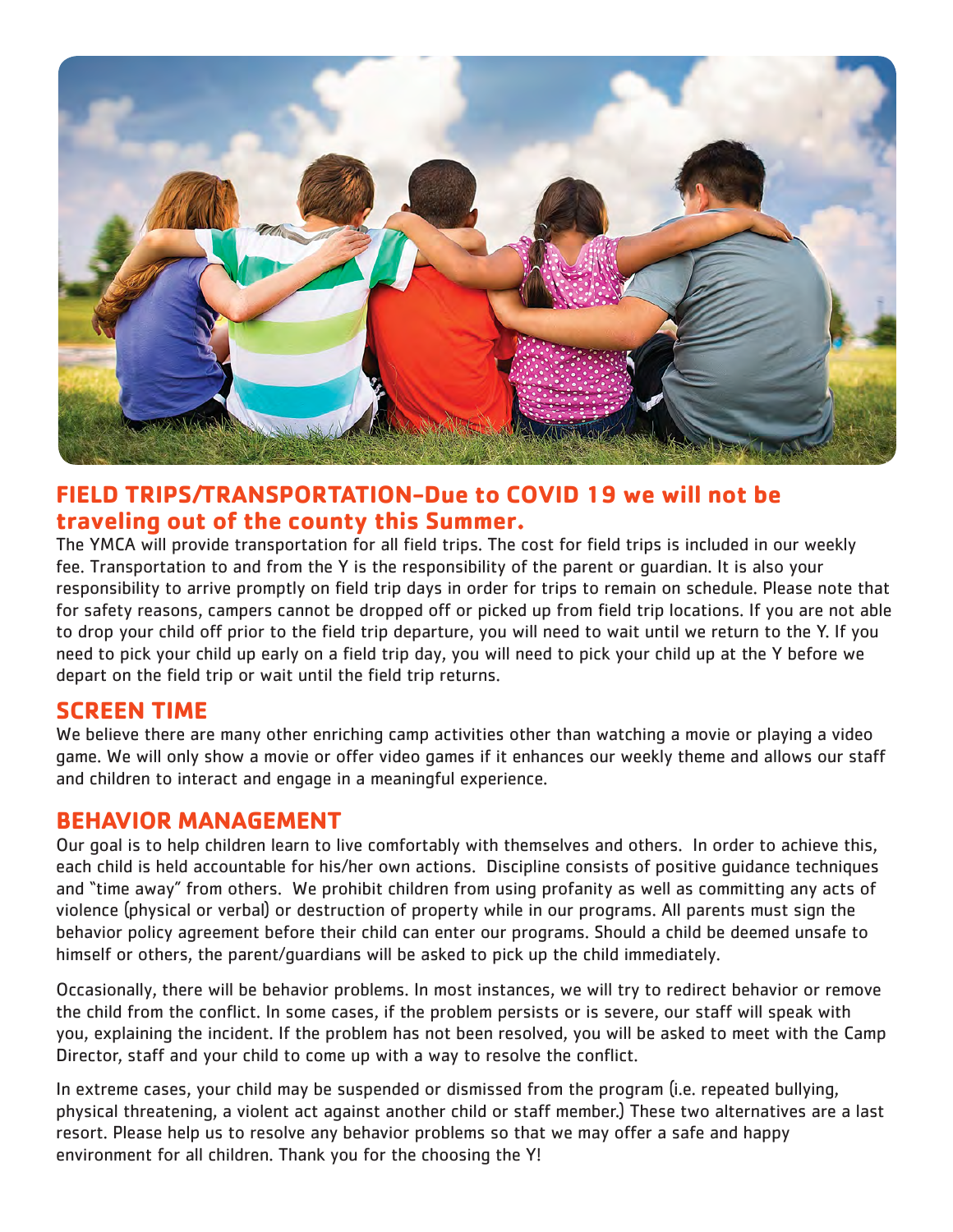### **WHAT SHOULD MY CHILD WEAR?**

Comfortable, weather-appropriate clothes that can get dirty. Shirts, shorts, socks and tennis shoes are required. Flip-flops may be worn to the pool, but are unsafe for other camp activities. Crocs or any opened-toe shoes are not permitted. It is a safety regulation.

### **WHAT SHOULD MY CHILD BRING?**

**n Refillable water bottle.** The YMCA will provide water bottles for all campers. **n** Sunscreen, swimsuit and towel. Sunscreen is required, and water activities take place even on non-swim days. Non-swimmers and beginners will be required to wear a YMCA life jacket. Each family must provide sunscreen for their child and sign the sunscreen administration form. All bottles must be labeled with the child's name. Staff will supervise application of sunscreen.

### **WHAT SHOULD MY CHILD NOT BRING?**

 $\blacksquare$  Money (unless for field trip), toys from home, including iPods or electronic devices  $\blacksquare$  Cell phones – campers can always be reached by calling camp director, and no child will ever be denied using a YMCA phone to call a parent.

- $\blacksquare$  Playing or trading cards.
- $\blacksquare$  Make-up and nail polish

 $\blacksquare$  Weapons of any kind – pocket knives, sling shots, or anything that can be construed as a weapon. Any camper bearing knives, guns (toy or real), cigarettes, or alcohol will be immediately dismissed from camp.

### **ARE MEALS PROVIDED?**

The YMCA participates in the federal food program. We provide breakfast, lunch and an afternoon snack. We ask that parents alert us immediately of any food allergies their child may have. Please check the monthly menu! If major substitutions are necessary, parents need to pack a healthy lunch for their child using our guidelines. Breakfast is 8:30-9:30 a.m., other breakfast items must be eaten before entering the center or cleared with the director.

### **WHAT DO CAMPERS DO ON RAINY DAYS?**

We may have to cancel outdoor field trips when it rains. We have a Rain Day Box full of exciting and new activities to do in the event that campers are stuck inside for rainy days. In the event of several rainy days in a row, campers may take an alternate field trip.

### **WHAT ABOUT EXTREMELY HOT WEATHER?**

Camp Directors take every precaution in extreme weather. Sunscreen is applied before going outside and then at 30-minute intervals (or sooner). Campers are encouraged to bring water bottles outside and to drink from them repeatedly, and water fountains or water coolers are also available. Group leaders monitor exposure to sun and are aware of signs of heat-related illness. In the event that temperatures are too high for productive activities, activities will be modified.

### **HOW IS THE CAMP ORGANIZED?**

Campers are placed in small groups based on ages, and this is how they rotate through all of the daily activities. There are periods in the morning, lunch and late afternoon when all children are together. Camp personnel realize that special circumstances are needed at times to ensure a positive camp experience for a child, so parents are encouraged to speak to them directly with any concerns.

### **DOES MY CHILD GET A T-SHIRT?**

Yes. Campers receive 1 shirt at the start of summer. We ask that camp shirts are worn every field trip day at a minimum.